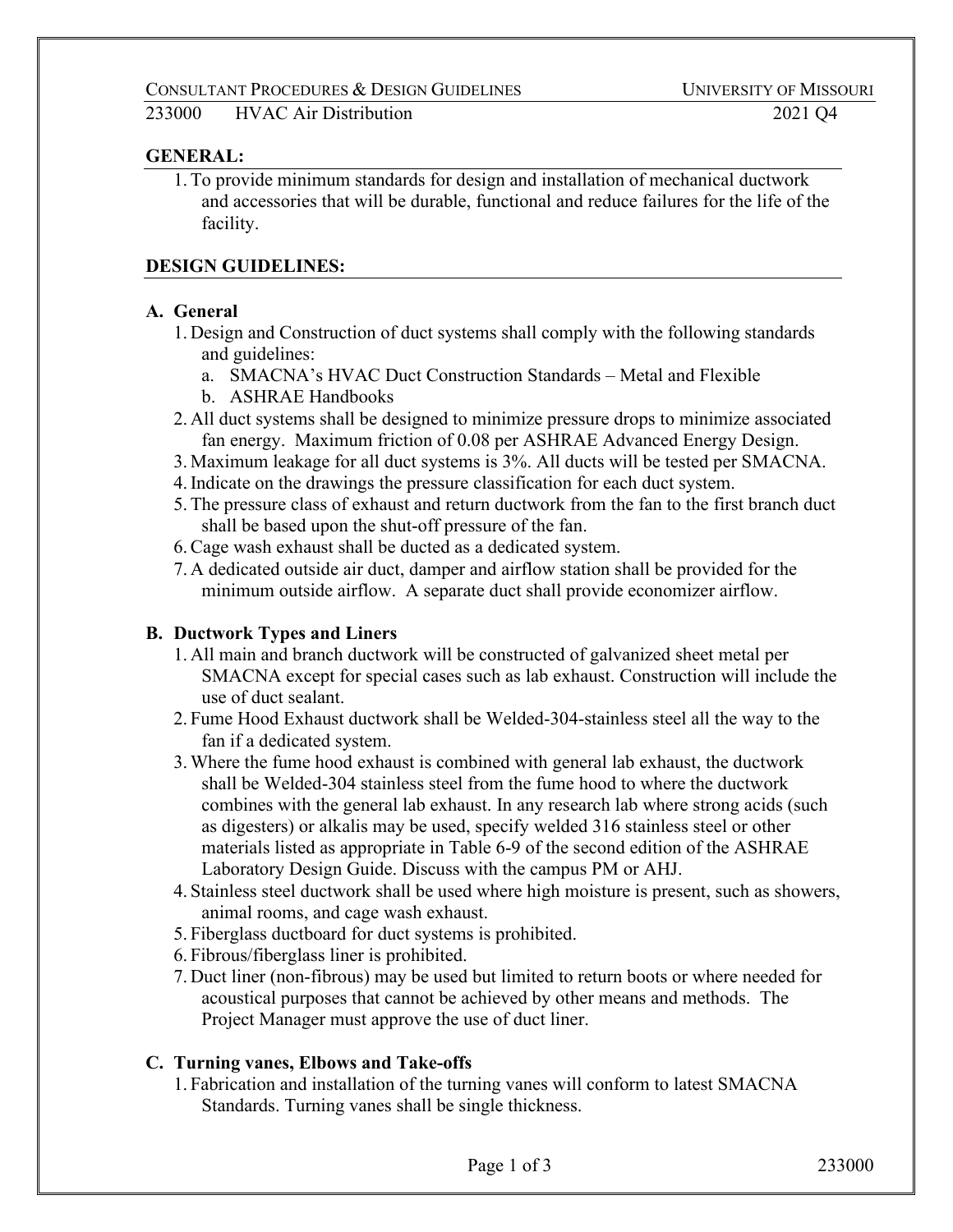- 2. All rectangular branch duct takeoffs will use the 45 degree shoe-tap design. Spin-ins, air extractors and scoops are expressly prohibited.
- 3.Where dust, animal hair, or lint will be present, curved elbows shall be used for return and exhaust ducts unless otherwise approved by the Project Manager.
- 4. Metal elbows shall be provided at all connections to diffusers.

# **D. Duct Layout and Sizing**

- 1. Show duct sizes as inside clear dimensions
- 2. Ducts shall run parallel and perpendicular to building lines.
- 3.Ensure adequate lengths of properly sized straight duct runs are designed before and after airflow measuring devices. Refer to manufacturer's installation instructions.
- 4.Large return and exhaust systems shall be designed with numerous branches per floor. Grilles, diffusers and registers ducted straight off of main ducting shall be avoided if possible, to prevent noise issues.

# **E. Plenum**s

- 1. Outside air plenums shall have a sloped floor with floor drain. Insulation of the plenums must meet or exceed ASHRAE 90.1 as if semi-heated space regardless of whether the room is conditioned.
- 2. A man-sized door shall be provided for access into the plenum.

# **F. Manual Volume/Balance Dampers**

- 1. All manual balance dampers shall be shown on the drawings unless the damper is mounted in the diffuser.
- 2. Use of diffuser and grille mounted dampers must be approved by the project manager.
- 3. For locations where the duct static pressure will be over 2.0 iwc, dampers shall be opposed blade with adjustable quadrant and locking device with position indicator.
- 4.If duct static is greater than 2.0 inches, a manual balance damper shall be installed upstream of the VAV box at the branch take-off for pressure reduction.
- 5. For exhaust and return ducting, the drawings shall show a balancing damper in each branch as close to the main duct as practical.
- 6. For supply ducting, show a balance damper in branches with over 3 diffusers.
- 7. Splitter dampers are not allowed.
- 8.Remote operated dampers shall not be used unless approved by the project manager.
- 9. Manual balance dampers shall be installed upstream of all diffusers, grilles, and registers, even if just one diffuser, for possible future balancing needs or control stability.
- 10. Air flow balance dampers shall be shown on floor plans. General notes and/or typical details should be avoided unless it can clearly identify all locations applicable to the project. Regulators for these balance dampers shall not use wingnuts or notches. A hand twist locking damper handle that provides infinite range of control shall be specified.

## **G. Access Doors and Panels**

1. Hinged access door shall be installed at all automatic dampers, fire dampers, reheat coils and any other devices requiring inspection and/or servicing.